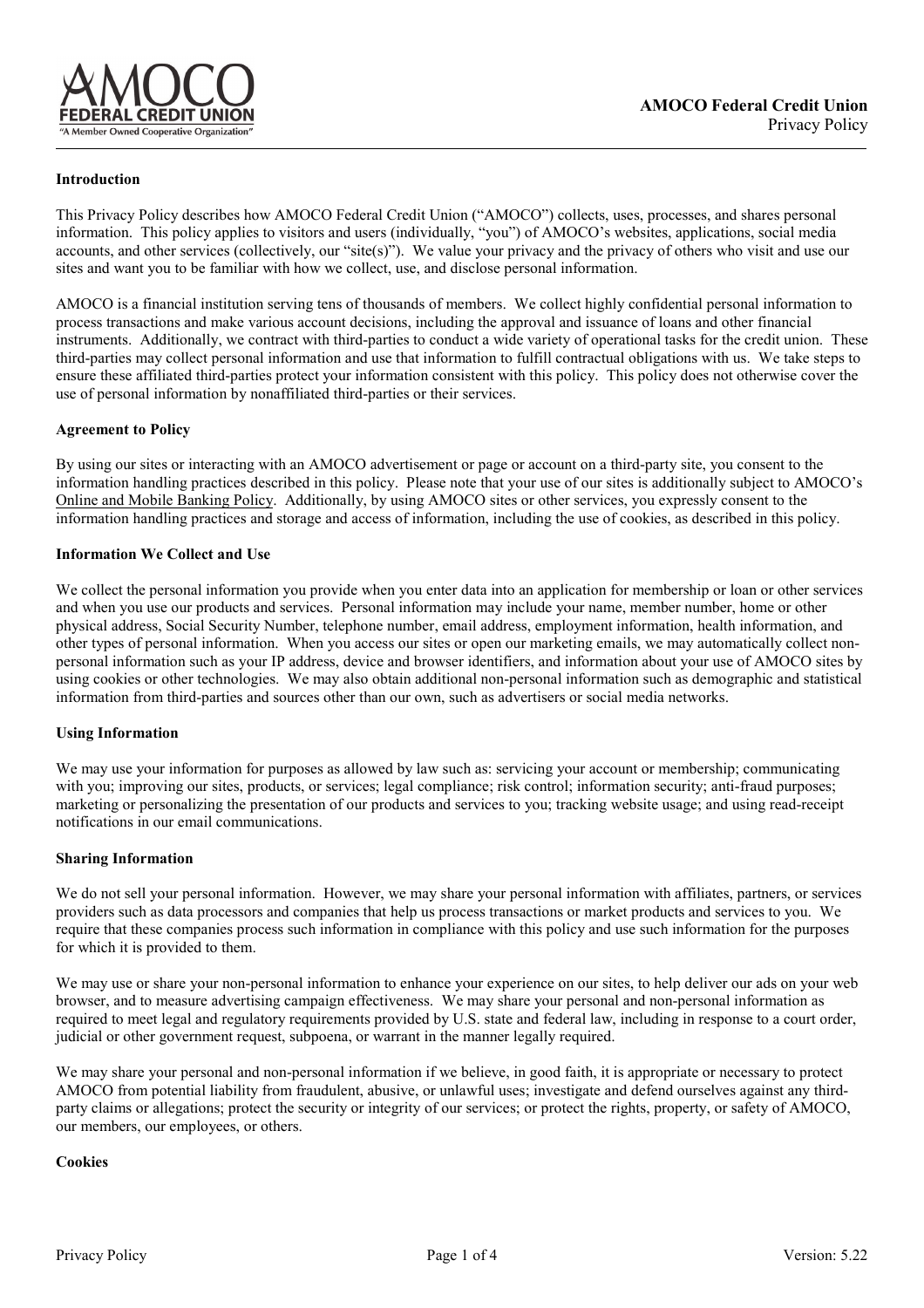We may use certain technologies on AMOCO websites, applications, or any other products to collect information that helps us improve your online experience. These technologies include cookies, pixel tags, web beacons, and gifs. In this section, we explain the different types of cookies we may use and how you can control them.

Cookies are small text files that are stored on your computer or other device. They are used in order to make websites and software applications, including our sites, work or work more efficiently. Websites and software applications can read and write these files, enabling them to recognize you and remember important information that will make your use of a website or application more convenient, such as allowing you to navigate your account information by remembering your login credentials.

We may use cookies and information gathered through the use of cookies to make your experience with our sites more personalized based on the products, services, or other interactions you have with us and other sites. Information gathered through the use of cookies may be used to make offers to you, subject to the privacy preferences you have on file with us. We also use cookies, sometimes in conjunction with service providers, in online advertising either on our own site or on third-party sites to help determine which of our advertisements are most likely to appeal to you.

We may authorize third-parties to collect information about your web browsing behavior when you use our sites. These thirdparties are generally limited to service providers who may only use any information collected to provide services and marketing solely for AMOCO. At other times, information and tools from a third-party may be embedded on our site, such as a map or information streaming from another site, including communications streaming from a third-party social media platform. These tools may function through the use of third-party cookies utilized by the third-party site. As a result, these third-parties may have access to information about your web browsing on the pages of our site where these tools are placed. You may wish to review information about these third-party sites to determine how these third-parties treat data that they obtain through the use of cookies.

We may, in certain circumstances, use Adobe Flash Player to deliver special content such as animations or for other purposes such as information security and fraud prevention. This technology is not used by AMOCO for online behavioral advertising purposes.

We may also use additional technologies such as pixel tags, web beacons, and GIFs, and may permit our third-party service providers to use these technologies. We use these technologies for purposes such as measuring the effectiveness of our advertisements or other communications, determining viewing and response rates, and determining which offers we may present to you.

## **Controlling Information**

We only use your personal information for certain purposes allowed or required by law, which you cannot limit. To learn more, please see the AMOCO Consumer Privacy Notice.

You may refuse to accept cookies from AMOCO sites by activating the setting on your browser. Further information about disabling cookies can be found on your Internet browser provider's website. Disabling cookies will limit the functionality we can provide when you visit AMOCO sites. Please be aware that if cookies are disabled, you will not be able to access your accounts online with AMOCO. You may also refuse to accept Flash cookies from AMOCO sites using Adobe's Flash management tools. Please refer to information provided by Adobe for information on how to disable and control Flash objects. If you choose those options, you may limit the functionality we can provide when you visit our sites.

Do Not Track ("DNT") is a privacy preference that users can set in certain web browsers. The DNT preference is a way for users to inform websites that they do not want certain information about their webpage visits collected over time and across online services. Please be advised that AMOCO does not recognize or respond to browser-initiated DNT signals.

Note that your choice to opt out on a particular browser or device will apply only to the collection and use of information from that particular browser or device. Opting out on a particular device will not opt you out of information collection on other devices, nor will it limit cross device sharing on those other devices.

To learn more about a particular advertising network (including how to opt out), click on the industry group network symbol or link located on the advertisement. Additional information may be found by referring to the websites of the following organizations: Network Advertising Initiative, Your Online Choices, and the Digital Advertising Alliance.

Please review the Consumer Privacy Notice for information on how to opt out of certain information sharing or contact us directly at (800) 231-6053.

# **Security**

AMOCO maintains physical, electronic, and procedural safeguards to protect the security and confidentiality of personal information provided to us. While we strive to protect your information, we cannot warrant the security of information provided to us online. However, once we receive your information, we will do our best to ensure that our systems are functioning properly and will use reasonable and customary efforts to protect your information. In the event of any data breach, we will analyze the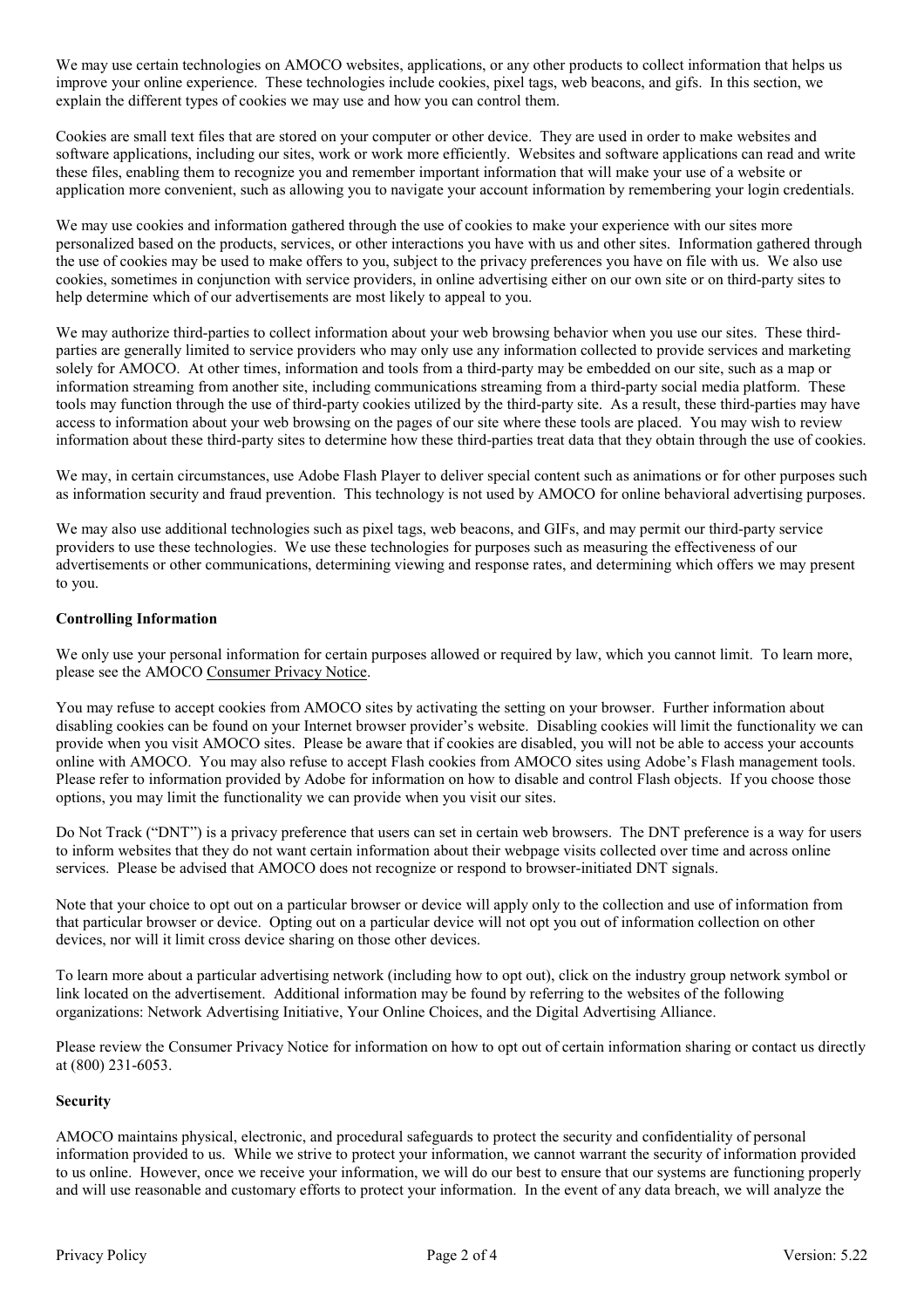breach to determine whether it requires the involvement of law enforcement authorities and requires notice to you pursuant state or federal law.

## **Third-Party Data Sharing**

Although we do not share your personal information with nonaffiliated third-party companies, we are aware that you may have authorized third-party companies to access your personal information and account data to offer services such as: account aggregation, payment processing, and tax preparation. These third-party companies have access to your personal information and account data. Certain third-party companies, such as third-party payment processing companies which you may authorize through the AMOCO mobile application, may request access to certain device-specific information, such as contact list information which may be used by that third-party to facilitate transactions.

We recommend that you use caution when granting access to these types of third-party companies. Some of these third-party companies may use other companies to assist them with providing services or with accessing your personal information or account data. Any of these third-party companies may be storing your personal information or account data.

We are not responsible for the use or disclosure of any personal information or account data accessed by or on behalf of any company or person to whom you provide your AMOCO login credentials or account information. We do not control the privacy, security, or accuracy of your information that may be held by these third-party companies which are governed by the third-party's privacy policy and data security program. When you provide your login credentials to your AMOCO accounts to a third-party, you will be deemed by us to have authorized all transactions or actions initiated by that third-party using the access information you provided, whether or not you are aware of the specific transaction or action. For security and other reasons, AMOCO reserves the right to block or disable third-party access to any account without notice.

If you decide to revoke the access authority you previously gave to a third-party, we recommend that you change your AMOCO password to ensure that the third-party cannot continue to access your account.

## **Health Information**

We may obtain health information in servicing you or your account such as when we notarize documents or process account forms or through other means. Health information will only be accessed by and disclosed to AMOCO employees and thirdparties with a legitimate business purpose or in accordance with any other applicable law or regulation. Health information, whether in paper or electronic form, are subject to physical, electronic, and procedural safeguards and will be stored, transmitted, and disposed of confidentially and with due care.

### **Social Security Number Protection**

We consider your Social Security Number as confidential personal information. Social Security Numbers will only be accessed by and disclosed to AMOCO and its employees with a legitimate business purpose or in accordance with any other applicable law or regulation. Social Security Numbers, whether in paper or electronic form, are subject to physical, electronic, and procedural safeguards, and will be stored, transmitted, and disposed of confidentially and with due care.

#### **Children's Privacy**

We request that individuals under the age of 13 do not use or access our services or provide personal information through our services at any time or in any manner. We do not knowingly collect personal information (as defined by the Children's Online Privacy Protection Act) from individuals under the age of 13 who use our sites without obtaining consent from a parent or legal guardian. To learn more about the Children's Online Privacy Protection Act, please refer to the National Credit Union Administration Regulatory Alert 01-RA-07 or to the Federal Trade Commission's website.

## **California Privacy Rights**

California law permits California residents using our sites and services to request and obtain from us once a year, free of charge, a list of the third-parties to whom we have disclosed user personal information for direct marketing purposes within the prior year, as well as the type of personal information disclosed to those parties. AMOCO does not disclose personal information to thirdparties for any third-party direct marketing purposes.

#### **General Data Protection Regulation**

On May 25, 2018, new privacy regulations from the European Union, known as the General Data Protection Regulation ("GDPR"), took effect. The regulations are designed to protect privacy rights of EU residents. AMOCO complies with the GDPR as applicable.

### **International Transactions**